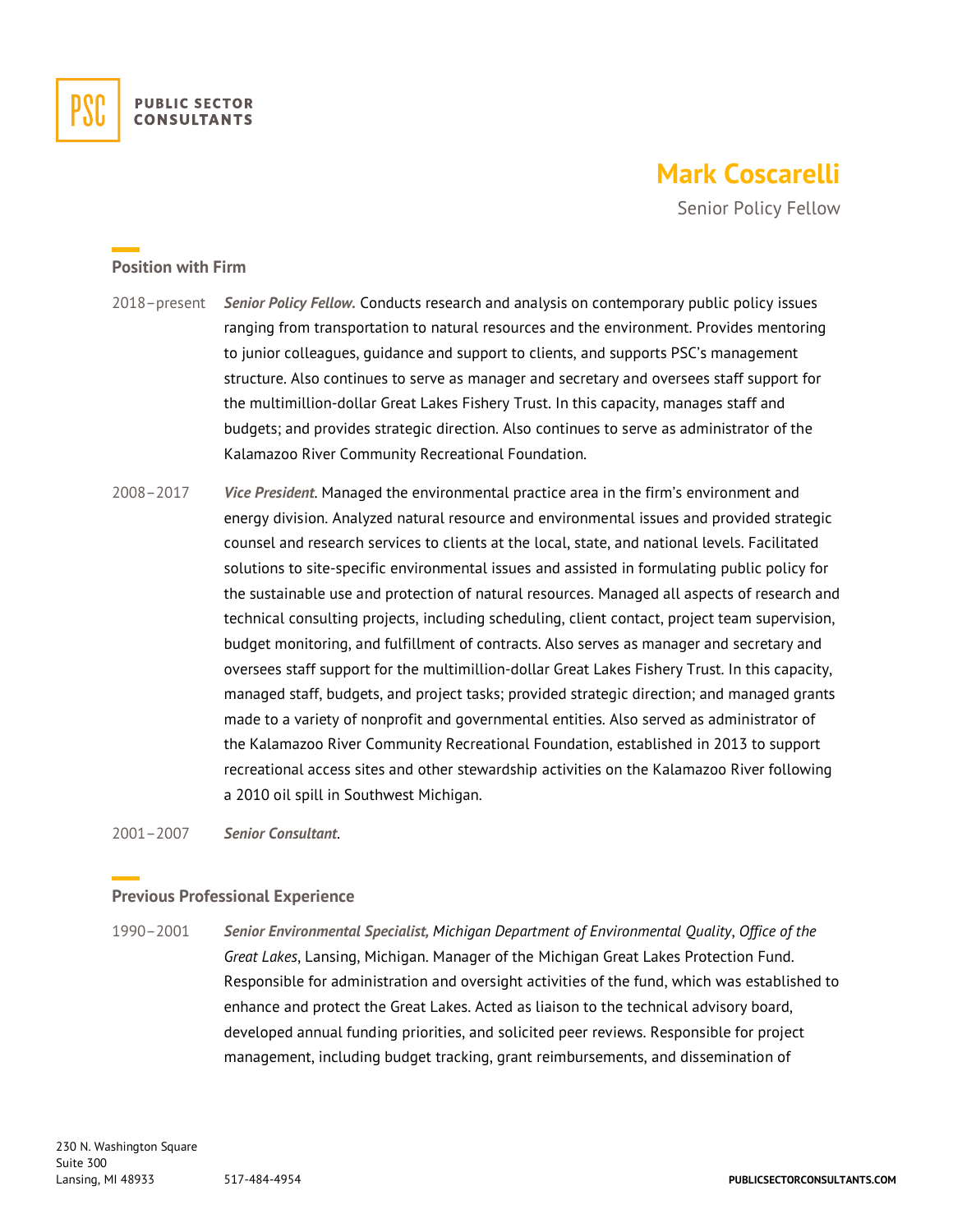research findings. Served as statewide expert for the control of harmful nonindigenous species in Michigan. Monitored state and federal legislation and advised on public policy issues. Responsible for developing and implementing a statewide control program targeting harmful species while serving as liaison to the executive branch, the legislature, and the Michigan Department of Natural Resources.

- 1989–1990 *Environmental Quality Analyst*, *Michigan Department of Natural Resources, Surface Water Quality Division*, Lansing, Michigan. Project Manager assisting communities in the construction of wastewater treatment facilities. Responsible for the preparation, review, and approval of facility plan documents, awards, change orders, performance certifications, and specifications to confirm eligibility within grant guidelines. Wrote environmental assessments on proposed project sites to determine potential impacts on natural resources and the environment.
- 1988 *Resource Specialist*, *Michigan State University, Center for Remote Sensing*, Lansing, Michigan. Took active role in the Groundwater Education in Michigan (GEM) program. Performed nitrate analysis on agricultural drinking wells. Results were incorporated into a groundwater database.
- 1986–1987 *Laboratory Technician*, *Michigan Department of Public Health*, Lansing, Michigan. Performed chemical analysis on drinking water samples. Responsible for setup and monitoring of spectrophotometers and atomic absorption instruments.
- Education Michigan State University, BS in Environmental and Natural Resource Studies Michigan State University, MS in Fisheries and Wildlife

## **Selected Publications and Reports**

- *Opportunities to Advance the Nature Conservancy's Agriculture and Altered Hydrology Strategy in the Saginaw Bay Watershed*. 2011. Prepared for the Nature Conservancy.
- *Protecting and Restoring the Upper Looking Glass River: A Watershed Management Plan*. 2008. Prepared for the Clinton Conservation District.
- *Huron-to-Erie Real-time Monitoring and Information: A Recommended Framework for Governance and Funding*. 2008. Prepared for Macomb County Health Department.
- *Saginaw River/Bay Habitat Restoration Plan*. 2008. Prepared for the Partnership for the Saginaw Bay Watershed.
- *Organizational Assessment of the Michigan Department of Natural Resources' Field Structure*. 2007. Prepared for the Michigan Department of Natural Resources.
- *Fish Tainting Beneficial Use Impairment, Saginaw River/Bay Area of Concern: Assessment and Recommendation*. 2007. Prepared for the Partnership for the Saginaw Bay Watershed.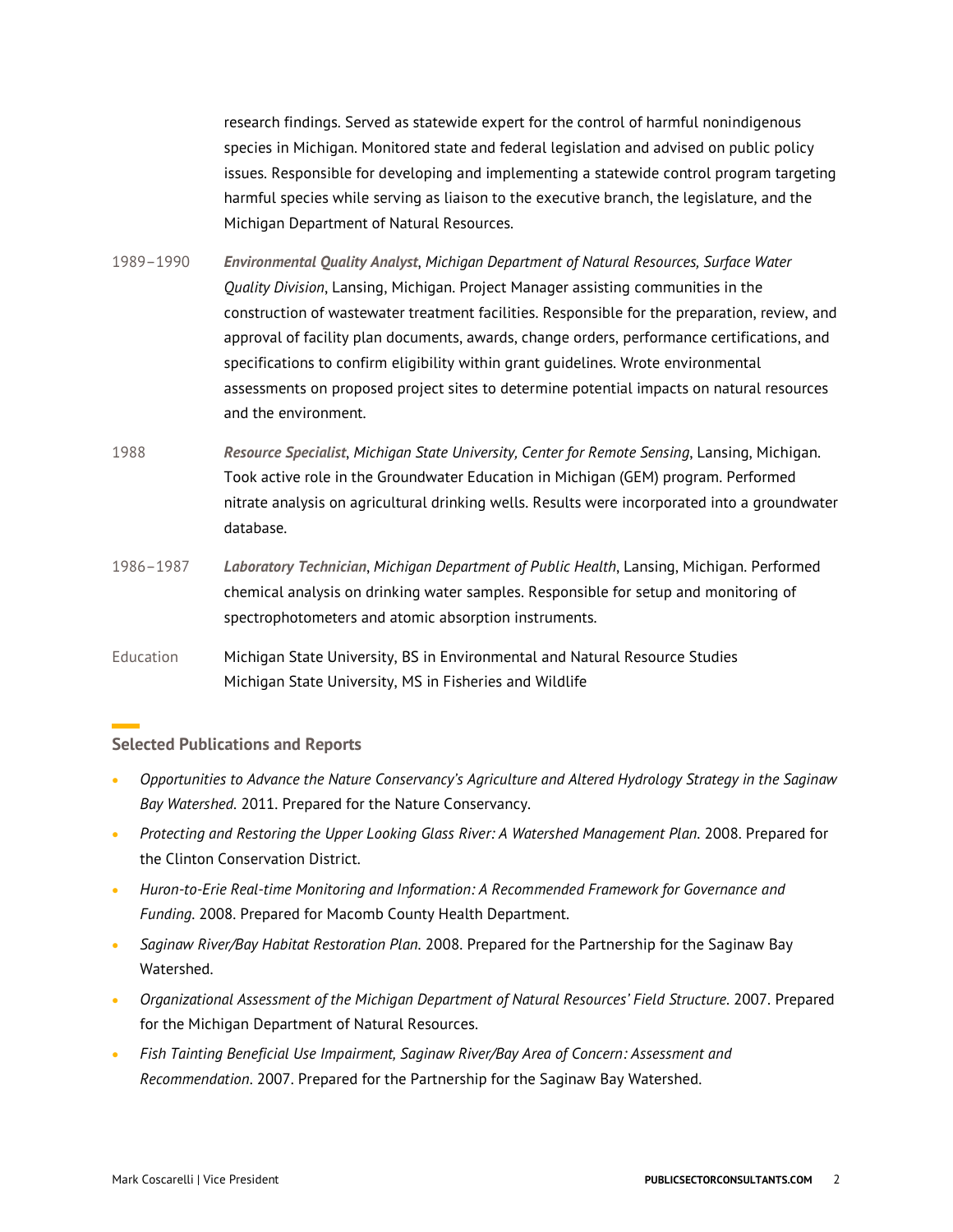- *An Action Agenda for the Michigan Travel Commission*. 2007. Prepared for the Michigan Travel Commission.
- *The Growing Crisis of Aging Dams: Policy Considerations and Recommendations for Michigan Policy Makers*. 2007. Prepared for the Michigan River Partnership.
- *A Review of Economic Development Best Practices in 49 States: A Report to the Michigan Legislature*. 2006. Prepared for the Michigan Economic Development.
- *Enhancing Fish Passage Over Low-head Barrier Dams in the Saginaw River Watershed*. 2005. Prepared for the Partnership for the Saginaw River Watershed.
- *A Comprehensive Management Plan for Lake St. Clair and the St. Clair River*. Chapter 4—"Habitat and Biodiversity"; Chapter 6—"Recreational Boating and Commercial Navigation." 2005. Prepared for the U.S. Army Corps of Engineers on behalf of the Great Lakes Commission.
- *Evaluation of the Michigan State Revolving Fund*. 2005. Prepared for the Michigan Infrastructure and Transportation Association.
- *A Strategic Review and Organizational Assessment of the Great Lakes Commission*. 2005. Prepared for the Great Lakes Commission.
- *Saginaw River/Bay Area of Concern—2004 Remedial Action Plan Update*. 2004. Prepared for the Michigan Department of Environmental Quality.
- *Targeting Great Lakes Habitat and Ecosystem Restoration in the New Millennium*. 2003. Prepared pursuant to Section 506 of the 2000 Water Resources Development Act for the U.S. Army Corps of Engineers.
- *Plastic Chamber On-site Disposal Treatment: A Scientific Review for Infiltrator Systems Inc.* 2003.
- *Michigan Forest, Paper, and Wood Products Council: Building a New Approach to Business Advocacy*. 2001. Prepared for the Michigan Economic Development Corporation.
- "Intentional Introductions of Nonindigenous Freshwater Organisms in North America," with Alan J. Dextrase. 2000. Chapter 4 in Nonindigenous Freshwater Organisms: Vectors, Biology, and Impacts. Edited by Renata Claudi and Joseph H. Leach. Boca Raton: CRC Press LLC.
- *Nonindigenous Aquatic Nuisance Species State Management Plan: A Strategy to Confront Their Spread in Michigan*. 1996. Office of the Great Lakes, Michigan Department of Environmental Quality.
- *Zebra Mussels in Michigan: A Report to the Michigan Legislature*. 1991. Office of the Great Lakes, Michigan Department of Environmental Quality.

# **Regional and State Committees**

- Natural Resources Advisory Rules Committee, Office of Regulatory Reinvention, Michigan Department of Licensing and Regulatory Affairs, 2012
- Great Lakes Fishery and Ecosystem Restoration Committee, 2009–present; Chairperson, 2011–2014
- Great Lakes Panel on Aquatic Nuisance Species, 1992–2001; Chairperson, 1996–97